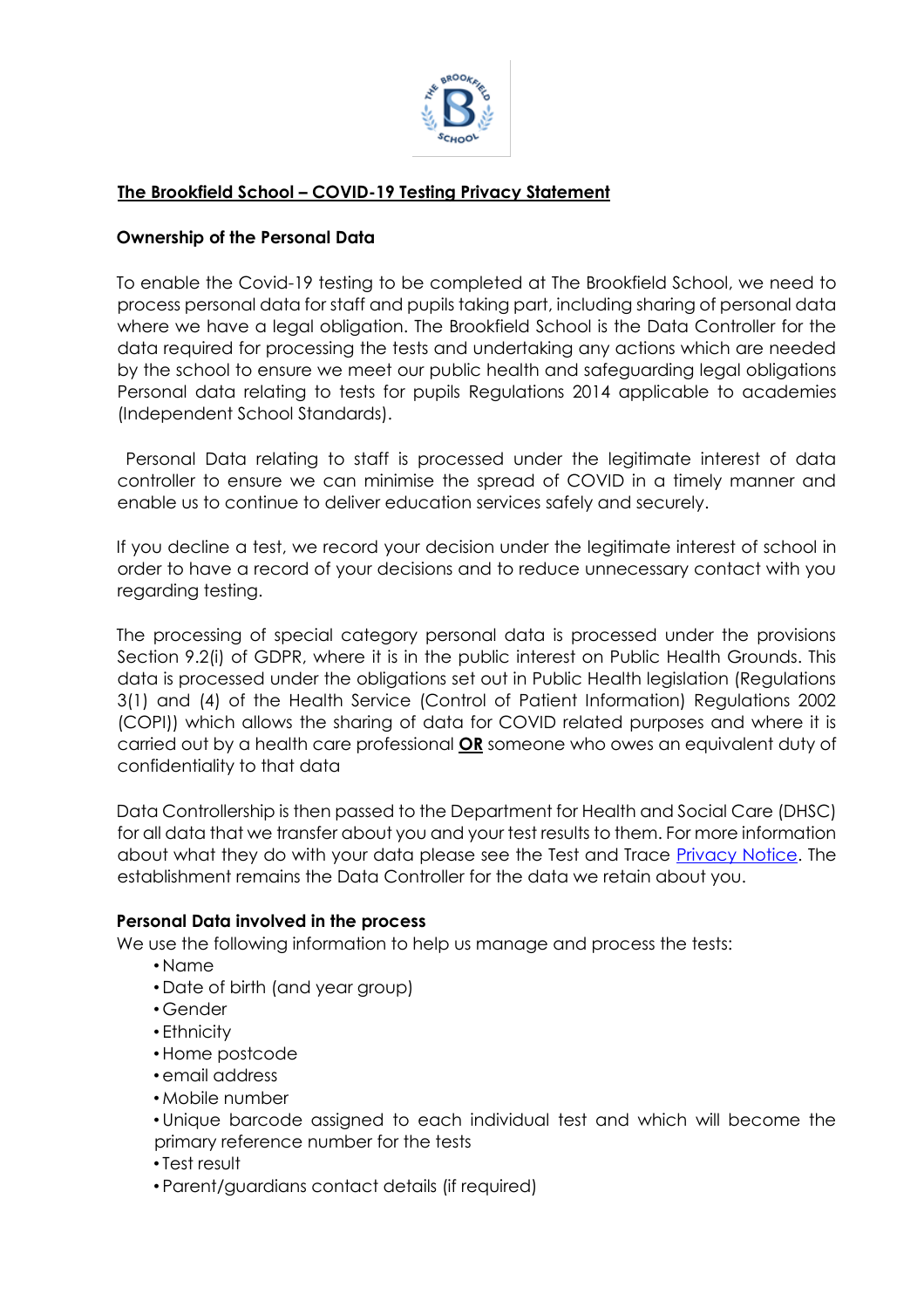We will only use information that is collected directly from you specifically for the purpose of the tests, even if you have previously provided us with this information.

#### **How we store your personal information**

The information will only be stored securely on local spreadsheets in school whilst it is needed. It will also be entered directly onto DHSC digital services for the NHS Test and Trace purposes. Schools will not have access to the information on the digital service once it has been entered.

## **Processing of Personal Data Relating to Positive test results**

The member of staff, pupil, student or parent (depending on contact details provided) will be informed of the result by the school and advised how to book a confirmatory test.

We will use this information to enact their own COVID isolation processes without telling anyone who it is that has received the positive test.

The information will be transferred to DHSC, who will share this with the NHS, GPs. PHE and the Local Government will use this information for wider test and trace activities as well as statistical and research purposes.

This information is processed and shared under obligations set out in Public Health legislation under Regulations 3(1) and (4) of the Health Service (Control of Patient Information) Regulations 2002 (COPI) which allows the sharing of data for COVID related purposes.

This information will be kept by the school/ for up to 14 days and by the NHS for 8 years.

## **Processing of Personal Data Relating to Negative test results**

We will record a negative result and the information transferred to DHSC, NHS. PHE and the Local Government who will use the information for statistical and research purposes. This information is processed and shared under obligations set out in Public Health legislation under Regulations 3(1) and (4) of the Health Service (Control of Patient Information) Regulations 2002 (COPI) which allows the sharing of data for COVID related purposes.

This information will be kept by the school/ for up to 14 days and by the NHS for 8 years.

## **Processing of Personal Data relating to declining a test**

We will record that you have declined to participate in a test and this information will not be shared with anyone.

## **Data Sharing Partners**

The personal data associated with test results will be shared with

- DHSC, NHS, PHE to ensure that they can undertake the necessary Test and Trace activities and to conduct research and compile statistic about Coronavirus.
- Your GP to maintain your medical records and to offer support and guidance as necessary
- Local Government to undertake local public health duties and to record and analyse local spreads.